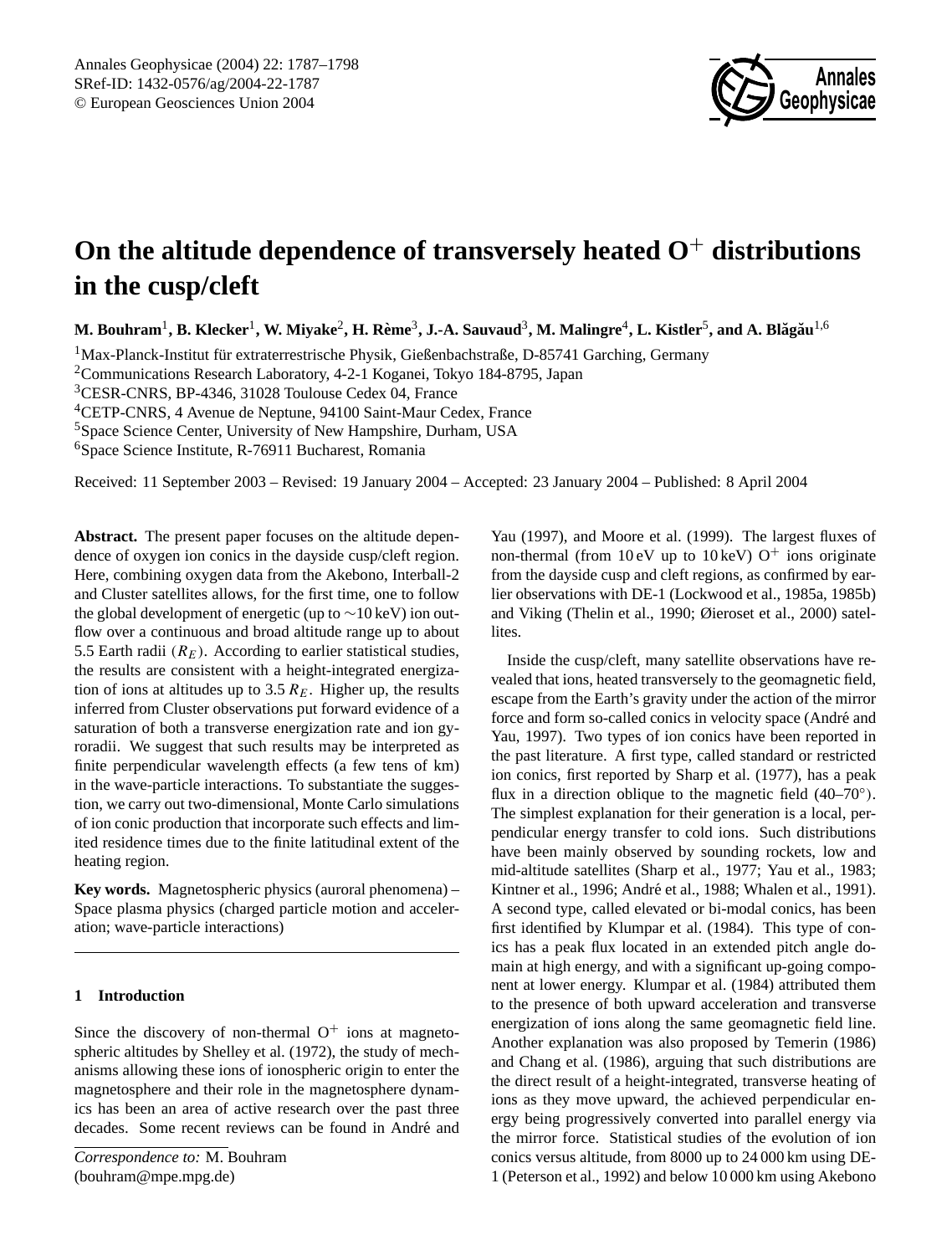

Fig. 1. Two-dimensional (invariant latitude-altitude) sketch that illustrates the transport patterns of ion outflows from an ionospheric source of finite latitudinal extent  $\Delta\Lambda$  throughout the cusp/cleft and dayside polar cap, in conjunction with a high-altitude satellite pass. The green vectors correspond to the ion velocities and their lengths are proportional to their intensities.

data (Miyake et al., 1993, 1996) point out that, according to a height-integrated heating scenario, the characteristic energies of ion conics increase versus altitude, while their apex angle (the conic angle with respect to the upward direction) decreases much more slowly than expected from adiabatic folding. Heating mechanisms responsible for ion conic formation in the dayside cusp/cleft occur in a region extended in longitude, but well defined with a finite extent in latitude 13∼1–2◦ , often called the heating wall (Knudsen et al., 1994; Dubouloz et al., 1998). Hence, when observed at highaltitude and under the effect of the  $E \times B$  convection drift, outflowing ions resulting from transverse heating spread out poleward of the cusp/cleft to form the so-called ion fountain (Lockwood et al., 1985b, Dubouloz et al., 1998). Figure 1 schematically summarizes the major physical processes responsible of the ion fountain formation. Poleward of the heating region, because of its finite latitudinal extent  $\Delta \Lambda$ , transverse energization is then followed by adiabatic magnetic pitch-angle folding of upward moving conics, along with a convective motion to form cold, upflowing ion beams of lower energy. The latter stage contributes to a velocity filter effect (Horwitz, 1986), as usually evidenced by the observation of a latitude-energy dispersion with any high-altitude satellite crossing the dayside cusp/cleft and polar cap (Lockwood et al., 1985b, Knudsen et al., 1994, Dubouloz et al.,

1998). Basically, inside the heating region, the higher the achieved energy by a single ion, the lower its time needed to reach a high-latitude satellite. Conversely, ions weakly heated exit the heating region at lower altitude under the effect of the convection with the ion time of flight to reach the satellite being invertly proportional to its upward velocity, ions with lower energies are convected further away from the source region. This leads to the observation of continuous velocity-dispersed outflows along a satellite track, as shown in Fig. 1. Also, note that ion beams can be caused by both pitch-angle folding of moving conics and parallel electric fields (see André and Yau, 1997). However, the latter mechanism is associated with the auroral zone and unlikely occurs in the polar cap.

Because all major ion species achieve non-thermal energies when observed in the cusp/cleft, the most likely candidate for transverse energization is related to electric fields oscillating within some frequency range (see André and Yau, 1997 for a review). In the cusp/cleft and at the poleward edge of the auroral oval, recent statistical studies using FAST (Lund et al., 2000) and Freja (Hamrin et al., 2002) satellite data reported a strong link between ion conic events and enhancements of the broad-band extremely low frequency (BBELF) turbulence. Its spectral shape may be modeled by a power law profile versus frequency (Kintner, 1976), as parametrized by a spectral index  $\alpha$ . Many wave modes may be contained in the BBELF turbulence and their relative contribution to the observed spectra is still under investigation (see Paschmann et al. (2002) for a review). However, in terms of transverse ion energization, several authors (Chang et al., 1986; Retterer et al., 1987; Crew et al., 1990, Norqvist et al., 1996; to name just a few) carried out onedimensional (1D), Monte Carlo, kinetic simulations to point out that the observed conics can be explained by considering ion cyclotron resonance (ICR) heating over an extended altitude range with the electromagnetic left-hand circular polarized component (LHCP) of BBELF turbulence. It was confirmed that only a small fraction of the wave power at the ion gyrofrequency in the BBELF turbulence is needed to cause the observed ion energies. André et al. (1990) were the first to include the effect of the  $E \times B$  convection drift. In their analysis, detailed wave and particle observations available for one event were used to carry out a 2-D, Monte Carlo simulation with a model according to Fig. 1. More recently, a 2-D, steady-state, trajectory-based code, similar to the one used by André et al. (1990), has been developed to investigate quantitatively the transport patterns of ion outflows from the dayside cusp/cleft associated with transverse heating by means of wave/particle interactions (Bouhram et al., 2003a). Introducing a convection drift leads to limited residence times of ions when being energized. In a companion paper (Bouhram et al., 2003b), by using high-altitude (1.5– 3.0  $R_E$ ) ion observations on the Interball-2 satellite as constraints, the results of the numerical simulation studies were used to seek the altitude dependence of the ion heating rate below the satellite altitude for a significant number of passes in the cusp/cleft. It was pointed out that satellite observations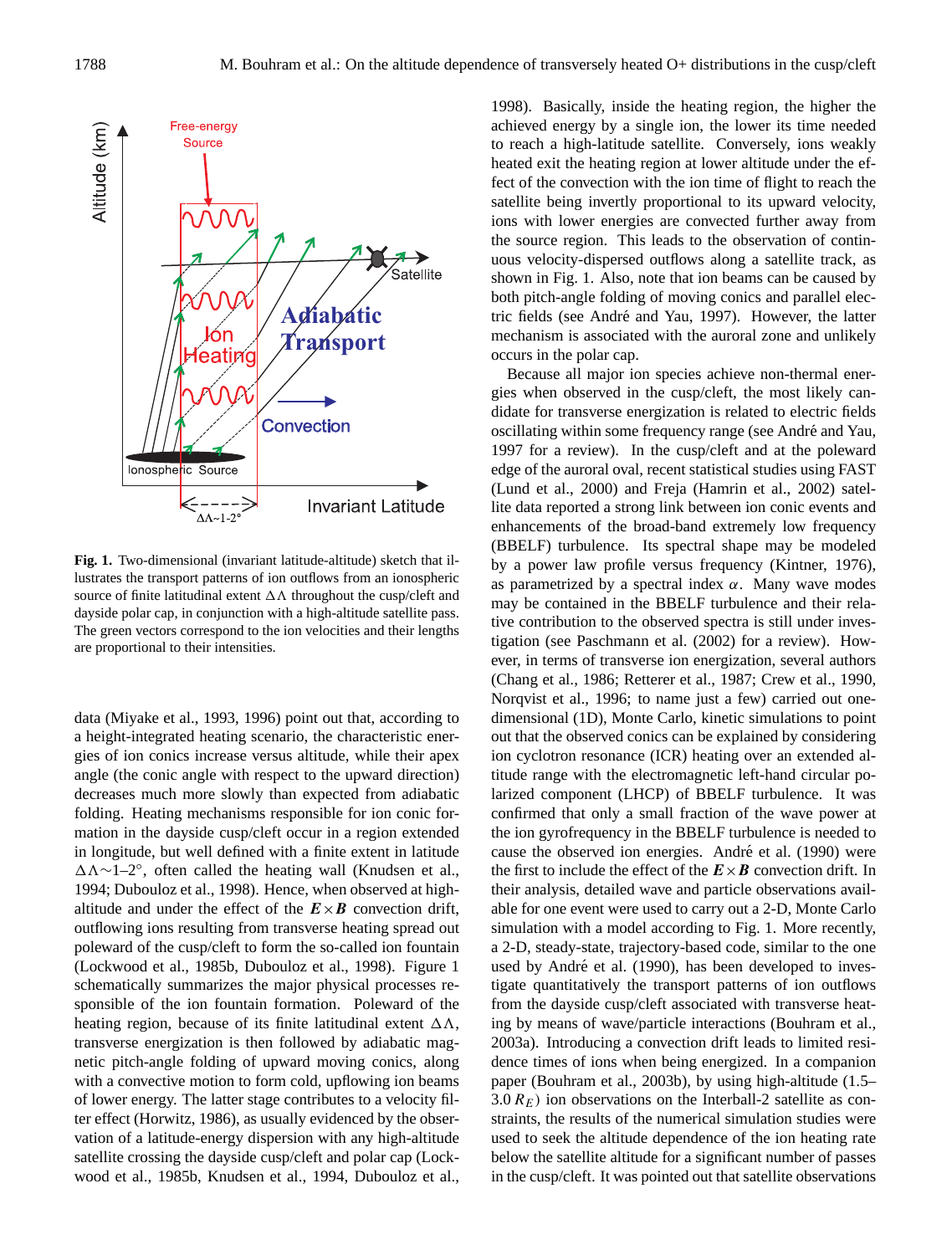

**Fig. 2.** From the left to the right, 3 examples of ion velocity distributions in cm<sup>-3</sup> km<sup>-3</sup> s<sup>3</sup> measured by Akebono/LEP at r=2.5 R<sub>E</sub>, Interball-2/Ion at  $r=4.0 R_E$ , and Cluster/CODIF at  $r=5.5 R_E$ .

are consistent with a height-integrated ICR heating of ions, the ion heating rate following a power law versus geocentric distance as  $r^{3.3\pm1.8}$ . This study confirmed that only a small fraction (less than a few %) of the wave power typically observed in the BBELF spectrum is needed to reproduce highaltitude ion observations. On the other hand, it was found that the effect of parallel electric field is of minor importance, except in the pre-noon cleft region.

Understanding the global development in altitude of nonthermal, dayside, outflow of ionospheric origin is also needed to determine the ability of this latter component to supply in plasma the outer magnetospheric regions such as the magnetotail. Indeed, cold  $O^+$  beams have been observed in the distant lobe/mantle region over a broad altitude range up to 210  $R_E$  by the Geotail satellite (Hirahara et al., 1996; Seki et al., 1998, 2002). However, when comparing ion energies with those observed by low-altitude satellites in the cusp/cleft, it turns out that there is a need for extra energization of about 2.7 keV in between, for these ions to reach such large distances. As mentioned in Seki et al.  $(2002)$ , O<sup>+</sup> observations in the high-altitude cusp region are needed to clarify this issue.

The present paper is an extension of the study by Bouhram et al. (2003a, b), gathering ion data in the cusp/cleft from Akebono, Interball-2 and Cluster satellites. The aim of this statistical study is to follow the altitude development of oxygen ion conics over a broad and complete altitude range, from the topside ionosphere up to about 5.5  $R_E$ . Hence, we discuss the evolution of ion conics as a function of altitude at the poleward edge of the cusp/cleft and the possibility of finding out the altitude peak of the height-integrated heating of ions. Two-dimensional Monte Carlo simulations are used to explain qualitatively the statistical results.

## **2 Instrumentation and data analysis**

In the present study, we utilized data from several satellites: Akebono, Interball-2, and three of Cluster spacecraft. In Sect. 2.1, we describe the instruments we used aboard those spacecraft. In Sect. 2.2, we present examples of ion distributions measured by such instruments. Finally, Sect. 2.3 describes how to select ion data at high-altitude for our purpose.

## 2.1 Instrumentation

The Akebono satellite was launched in 1989 into a polar orbit with an initial apogee of 10.482 km (1.6  $R_E$ ) and a perigee of 272 km. The low-energy particle (LEP) instrument (Mukai et al., 1990) aboard Akebono was designed to observe energypitch-angle distributions of auroral ions and electrons. It carries two sets of electrostatic (E/Q) analyzers separated at the symmetric position with respect to the satellite spin axis. The E/Q analyzers have 10 detectors, which were combined over a satellite spin period (7.5 s) to measure three-dimensional (3-D) distributions of ions and electrons, at energies ranging from 13 eV up to 20 keV for ions. In the present study, we only use ion data obtained by Akebono/LEP between April 1989 and March 1990, at solar maximum, and previously published by Miyake et al. (1993).

The Interball-2 satellite was launched in August 1996, into a  $19.200 \times 750$  km orbit with  $62.5^\circ$  inclination. The ion instrument aboard Interball-2 has two detectors, i.e. two mass spectrometers, which use Wien filters to measure energy spectra of  $H^+$ ,  $O^+$  ions at higher energies (30 eV–15 keV) over two view directions rotating in the spin plane along with the satellite (Sauvaud et al, 1998). From Interball-2/Ion, 2- D ion distribution functions and moments are then recorded every spin period (120 s). Note also that Interball-2/Ion has two cylindrical spectrometers to measure electron distributions (see Sauvaud et al., 1998, for details). However, we only use in our study ion measurements by Interball-2/Ion in the cusp/cleft between January 1997 and April 1998, for solar minimum conditions, covering altitudes between 9000 and 19 200 km (e.g. 1.4 and 3.0  $R<sub>E</sub>$ , respectively), and previously discussed in Bouhram et al. (2003b).

Finally, the four identical Cluster satellites were launched in 2000 with an elliptical orbit  $(4.0 \times 19.6 R_E)$  and an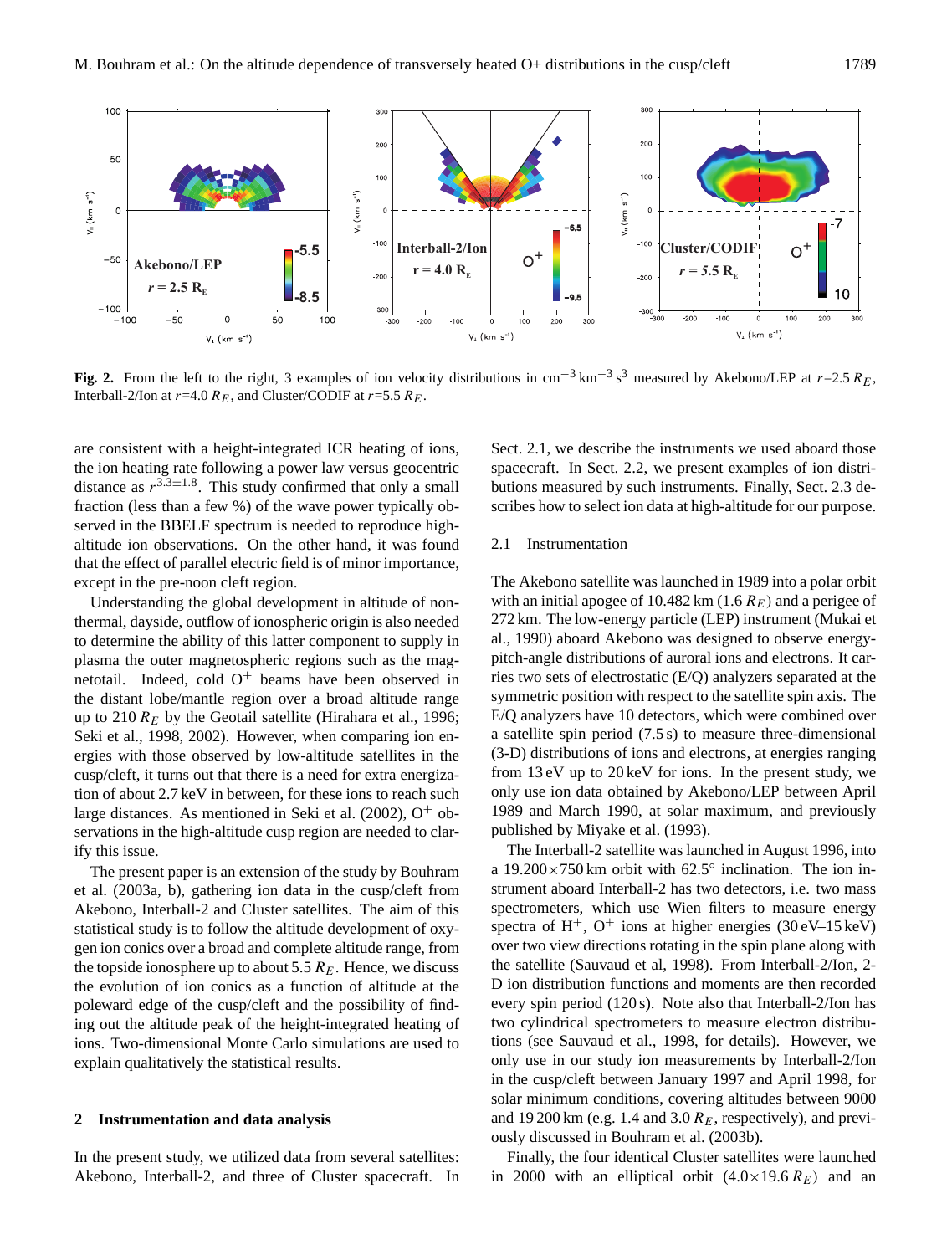

**Fig. 3.** Overview of a transverse  $O^+$  ion heating event on 28 September 2001, between 05:40 and 06:30 UT: **(a)** time-energy spectrogram of O<sup>+</sup> ions, **(b)** O<sup>+</sup> ion density in cm<sup>-3</sup>, **(c)** upward mean velocity in  $km s^{-1}$ , **(d)** perpendicular mean energy in eV, **(e)** parallel mean energy in eV, **(f)** temperature in eV, and **(g)** apex aneque in °. The vertical dashed lines indicate the boundaries of the heating region.

inclination of 90◦ . Between July and November 2001, the Cluster fleet crossed the mid-altitude cusp/cleft region close to its perigee. Three-dimensional distributions of upflowing O <sup>+</sup> ions can be measured by the COmposition and DIstribution Function (CODIF) analyser, which is part of the Cluster ion spectrometry (CIS) package (Rème et al., 2001). CODIF operates aboard three of the four Cluster satellites, and measures 3-D distributions of the major ion species over the energy range 20–40 000 eV. It is a combination of a top-hat E/Q analyzer followed by a post acceleration of 15 kV and a time-of-flight measurement. The E/Q analyzer is divided into two halves, with geometric factor different by a factor of 100. Only one half operates at a time, giving a 180◦ instantaneous field-of-view divided into 8 sectors of 22.5° each. The E/Q analyzer sweeps through the full energy range 32 times per spin, so that the full distriution is obtained in one spin (4 s). In this study,  $O^+$  data in the cusp/cleft from Cluster/CODIF, near solar maximum conditions, were used, covering altitudes from  $\sim$ 3.0 up to 5.5 R<sub>E</sub>. Hence, using such instruments together, we can thus obtain complete altitude coverage of the cusp/cleft up to about 5.5  $R_E$ .

## 2.2 Examples of data

Figure 2 shows three examples of ion conics measured by the instruments utilized in the present study. The first ion distribution of Fig. 2 (left) is recorded by the Akebono/LEP instrument. It is made from the integration of 15-s observations and is sorted into  $29 \times 18$  energy-pitch angle bins, assuming that all ions are  $O^+$ . The next  $O^+$ ion distribution of Fig. 2 (center) is recorded by the Interball-2/Ion instrument. It is made from the integration of 120-s observations and is sorted into  $16 \times 16$  energy-pitch angle bins. Note when the satellite is in the auroral and polar regions, an angle appears between the geomagnetic field and the spin plane of the detectors. Therefore, the parallel and anti-parallel directions are not scanned. Usually, only pitch angles between 30° and 150° are scanned by the detectors, as evidenced in Fig. 2 (center). When studying ion conics, the filling-in procedure (Bouhram, 2002) has been applied to fit the missing portion in angle. The last  $O^+$ ion distribution of Fig. 2 (right) is recorded by CODIF aboard one Cluster satellite. It is made from the integration of 4-s observations using  $16\times8\times32$  energy-detector-spin angle bin measurements. Note that in our study, only moments inferred from ion distributions are used statistically, as discussed below.

## 2.3 Selecting data at high-altitude

As discussed in Sect. 1, Fig. 1, at high-altitude, such as those covered by Interball-2 and Cluster, because of the finite latitudinal extent of the heating region, the conjugate action of ion heating processes and transport mechanisms (adiabatic folding, convection) leads to the observation of ion conics and cold beams throughout the cusp/cleft and polar cap, respectively. Hence, to seek the altitude dependence of ion energization in the cusp/cleft, it is more convenient to consider only data along the downstream edge of the heating region. Figure 3 shows a typical example of  $O^+$  ion outflow observations during a high-altitude cusp/cleft pass by one Cluster satellite under relatively steady solar wind conditions, with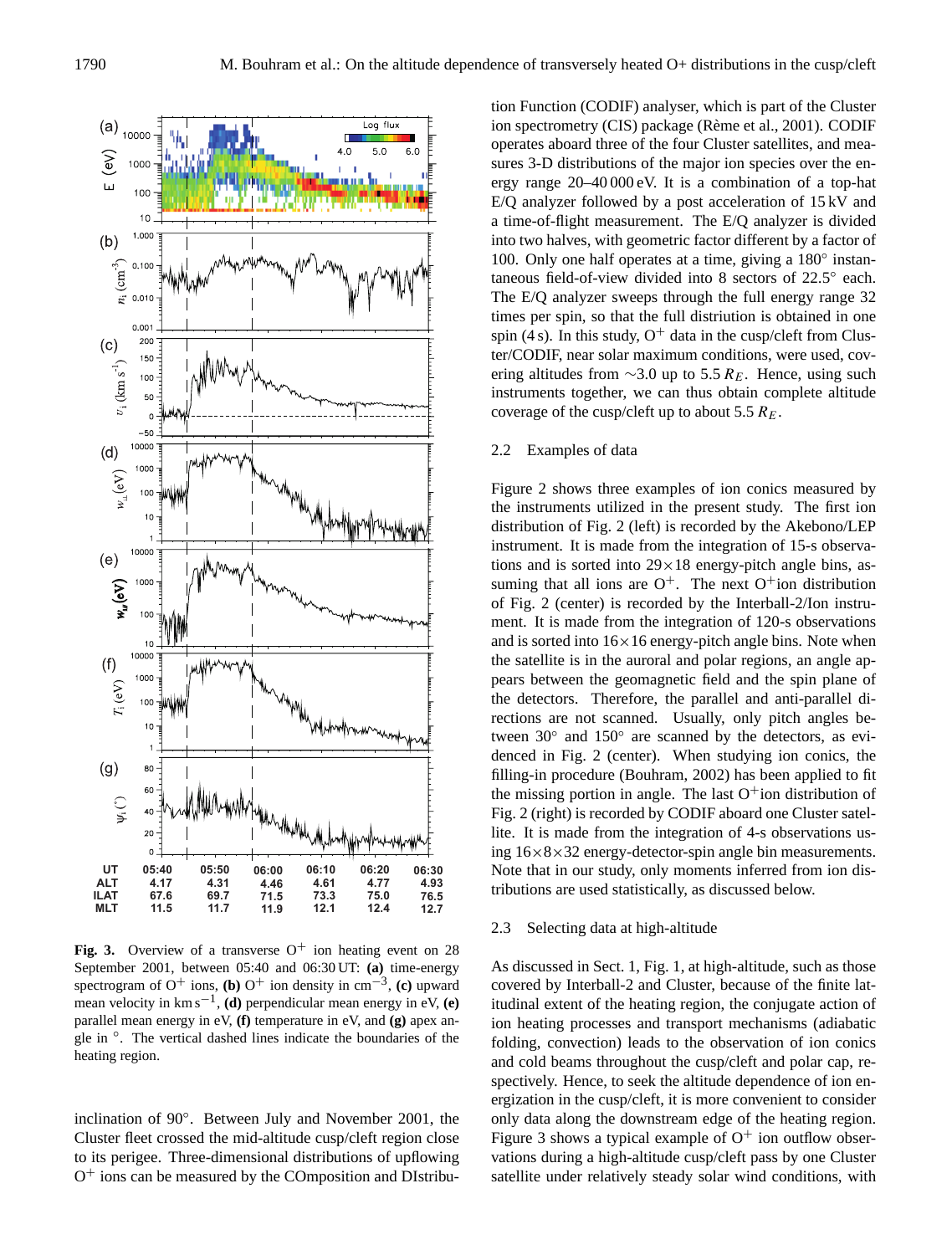negative  $B_z$  and  $B_y$  interplanetary magnetic field (IMF) components in geocentric solar magnetic (GSM) coordinates. Cluster crosses the equatorward edge of the heating region at 05:45 UT, as evidenced by a sudden increase in the  $O^+$ ion mean energy components  $w_{i//}$ ,  $w_{i\perp}$  and temperature  $T_i$ . Poleward of this boundary, the increase in the upward mean velocity  $u_i$  and temperature  $T_i$  indicate that ion distributions are folded upward to form elevated conics of ∼1 keV energy with a high-energy tail extending up to tens of keV (see Fig. 3a). This is consistent with a height-integrated transverse heating of ions as far as they convect poleward through the wall. According to numerical simulation studies (see Bouhram et al., 2003a, b), the crossing of the poleward heating boundary occurs at about 05:57 UT, right before all the first and second order moments (e.g.  $u_i$ ,  $w_{i/}$ ,  $w_{i \perp}$  and  $T_i$ ) drop precipitously. After 05:57 UT, the decrease in the apex angle (or conic angle) defined by  $\Psi_i = \arctan[(w_i \perp/w_i)/1^{1/2}]$ indicates that because of the lack of transverse energization, conics fold up into beams adiabatically. As discussed in Sect. 1 (see also Fig. 1), this latter stage, in combination with the poleward convection, contributes to a velocity filter effect as evidenced by the time-of-flight dispersion in the ion spectrogram or in the evolution of  $u_i$  and  $w_{i/}$ . Note that for northward IMF conditions, because the convection is sunward in the cusp, the previous picture is basically reversed in latitude and the downstream heating boundary then corresponds to the equatorward edge of the cusp/cleft. In short, for any high-altitude pass in the dayside, data at the downstream edge of the heating region can be selected by simply keeping the most energetic ion conics. This procedure has been applied to Interball-2 and Cluster data for this study.

# **3 Altitude survey: Akebono/Interball-2/Cluster intercomparison**

For any transverse heating event, restricted to the dayside cusp/cleft region for MLTs between 9.0 and 15.0 h, we keep the most energetic ion conics (e.g. those observed at the poleward edge of the heating region), as previously discussed in Sect. 2.2. For making intercomparison, ion moments, such as those of Fig. 3, are derived from ion distributions. Unfortunately, for the Akebono/LEP database, used in Miyake et al. (1993), only the temperature and the apex angle of ion conics are available. Figure 4 shows the number of ion conics per altitude range and the scatterplots of ion moments as a function of geocentric distance  $r$ . In the present study, we have averaged CODIF ion distributions over 60 s, in order to make the number of data points of about the same order as for the Interball-2/Ion and Akebono/LEP databases. During these events, the three Cluster satellites SC1, SC3, and SC4, on which CODIF data are available, are highly separated. The time lag with respect to the leading satellite SC4 is about 5 min and 40 min for SC1 and SC3, respectively. When comparing this time lag with typical times-of-flight of non-thermal  $O^+$  ions (a few minutes for energies above 100 eV) to reach Cluster, it turns out that data points from



**Fig. 4.** From top to bottom, number of ion conical distributions per altitude range, and scatterplots of different oxygen ion quantities: upward mean velocity in km s−<sup>1</sup> , temperature in eV, mean energy in eV, apex angle in  $\degree$ , and mean gyroradius in km.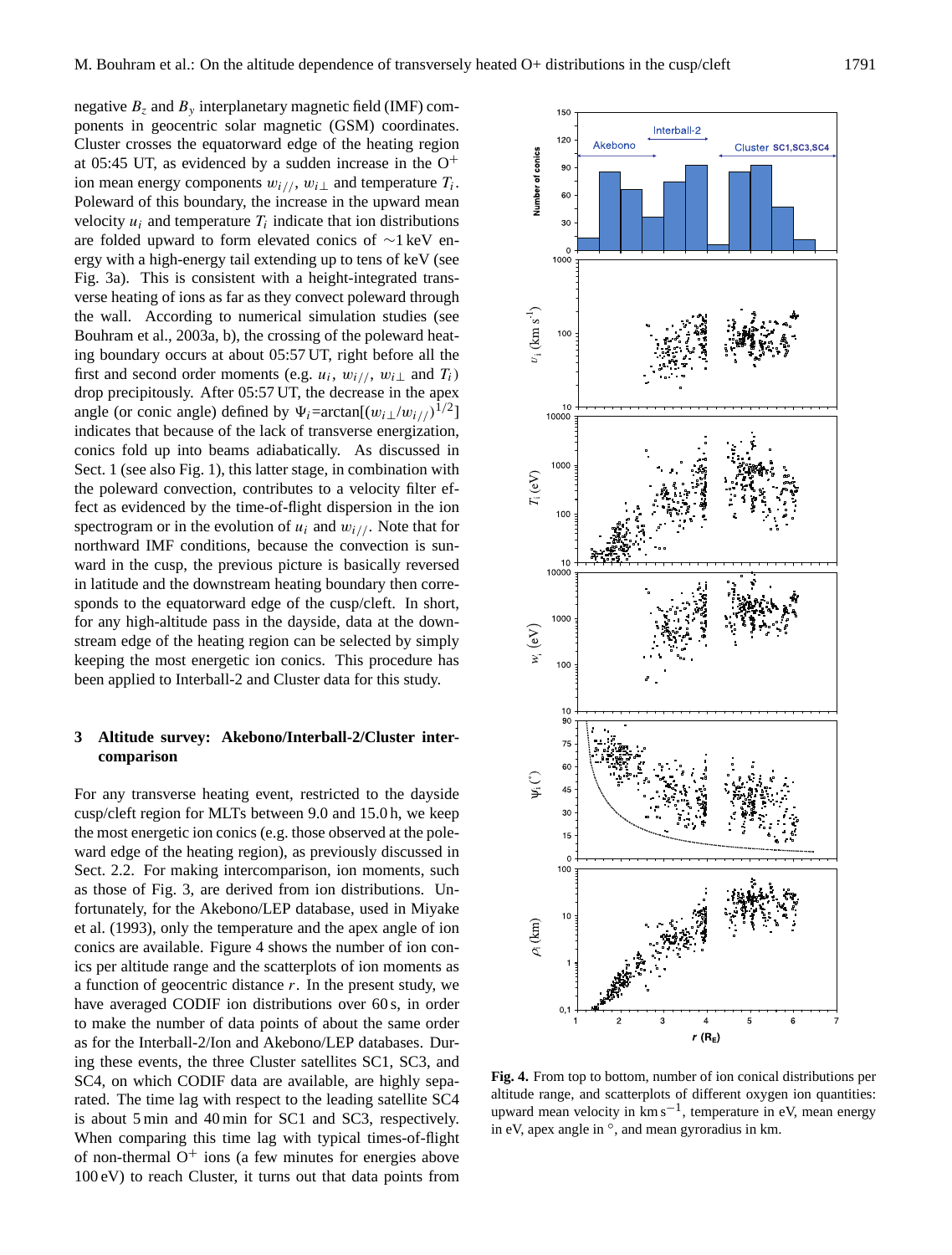SC3 should be statistically independent of data from SC1 and SC4, while data from SC1 and SC4 may be dependent. We should note that a narrow gap in the range  $r=4.0-4.4$  R<sub>E</sub> appears in Fig. 4 right above Interball-2 apogee, which is related to the Cluster orbit. Indeed, Cluster has an elliptical orbit  $(4.0 \times 19.6 \, R_E)$  with a high inclination and its perigee close to the equatorial plane. Therefore, cusp/cleft crossings by Cluster occur slightly higher than at  $4.0 R<sub>E</sub>$ , from about 4.4  $R_E$ .

For all scatterplots in Fig. 4, we can see a good continuity between data points obtained by Akebono/LEP  $(<2.6 R_E$ ), Interball-2/Ion (2.5–4.0  $R_E$ ), and Cluster/CODIF  $(4.4–6.2 R<sub>E</sub>)$ . Here, we remind the reader that Akebono/LEP and Cluster/CODIF data are available for solar maximum conditions, whereas Interball-2/Ion data were taken at solar minimum. Therefore, the good continuity for first and second order  $O<sup>+</sup>$  moments in Fig. 4 implies that transverse energization mechanisms in the cusp/cleft are not solar cycle dependent. On the other hand, we found a discontinuity in the O <sup>+</sup> density (not shown), measurements by Interball-2/Ion at  $4.0 R<sub>E</sub>$  being on average less than one order of magnitude lower than those from Cluster/CODIF at  $4.4 R_E$ . Because O <sup>+</sup> fluxes at solar minimum are known to be statistically a factor of 5 lower than those at solar maximum (Yau et al., 1988), this discontinuity is not surprising and can be simply understood in terms of solar cycle effects.

For geocentric distances  $r < 4.5$   $R_E$ , as expected in the case of a height-integrated heating scenario, the bulk velocity  $u_i$ , the ion temperature  $T_i$  and the ion mean energy  $w_i$  increase gradually versus r, while the apex angle  $\Psi_i$  is found to decrease much more slowly than expected from adiabatic folding. In Fig. 4d, we plotted using a dotted line the evolution of  $\Psi_i$  when assuming transverse energization at low altitude followed by an adiabatic motion, which means that sin  $\Psi_i$  is proportional to  $r^{-1.5}$ . When fitting the data points by the same kind of power law dependence, we find that sin  $\Psi_i$  is proportional to  $r^{-0.6}$  with a correlation coefficient  $R=0.7$ . This result is simply a consequence of the accumulation of perpendicular energy by ions along the field line, which slows down the folding of ion conics. We also plotted in Fig. 4e, the ion mean gyroradius  $\rho_i$ , which is proportional to  $T_{i\perp}^{1/2}/B$  or also  $r^3 T_{i\perp}^{1/2}$ . For Akebono/LEP data points, we neglected  $T_{i//}$  and assumed  $T_{i\perp}$ ∼1.5  $T_i$ . The steep increase in  $\rho_i(r)$  is also consistent with a height-integrated heating scenario rather than the possibility that ion conics are created at arbitrary altitudes by means of explosive energization processes.

For geocentric distances  $r > 4.5 R_E$ , in the range covered by Cluster, the ion temperature  $T_i$  starts to decrease versus r. A similar behavior was found for the perpendicular temperature (not shown) using Cluster/CODIF data only. Another counterintuitive result found in Fig. 4 is that the bulk velocity  $u_i$ , the ion mean energy  $w_i$  and the mean ion gyroradius  $\rho_i$ exhibit a flat evolution above 4.5  $R_E$ , with typical values of about  $50-150 \text{ km/s}^{-1}$ , 0.5-5 keV, and 5-50 km, respectively. We should mention here that the observed finite gyroradius could not be explained by the finite latitudinal extent of the heating region. Indeed, the thickness of the heating wall is typically of about 1–2◦ (Dubouloz et al., 1998; Valek et al., 2002), which corresponds to a perpendicular distance of 1000–2000 km at 4.5  $R_E$ , for example, more than one order of magnitude higher than the maximum values observed for  $\rho_i$ .

In short, such results suggest that the strength of ion transverse heating starts to saturate beyond r∼4.5  $R_E$ . We will show in the next section that, if assuming ion cyclotron resonant (ICR) heating by means of left-hand circular polarized (LHCP) waves as the dominant energization mechanism, this may be interpreted as the result of finite wavelength effects in ion heating.

#### **4 Comparison with an ion heating model**

The statistical results of the altitude behavior of all quantities at the poleward edge of the cusp/cleft cannot be discussed quantitatively without some computer modeling. In the present section, we summarize different properties of the ICR heating theory and carry out a few kinetic Monte Carlo simulations to be compared with the scatterplots inferred from satellite data.

### 4.1 ICR heating theory

The transverse heating of ions can be treated in terms of the weak turbulence theory, where the ion heating results from the exchange of energy between the ions and the waves. As confirmed by many observations and numerical simulation studies (Chang et al., 1986; Retterer et al., 1987; André et al., 1990), the ions can interact with broad-band extremely low-frequency (BBELF) waves via the resonance at the ion gyrofrequency  $\Omega_i$ . In the presence of such turbulent electric field spectra, the resonant effects on the ion distribution  $f_i(r, V, t)$  in the phase space  $(r, V)$  can be described by the kinetic equation (Ichimaru, 1973):

$$
\left\{\frac{\partial}{\partial t} + V \cdot \frac{\partial}{\partial r} + F \cdot \frac{\partial}{\partial V}\right\} f_i(r, V, t) =
$$
  

$$
\frac{\partial}{\partial V} \cdot \mathbf{D}_i \cdot \frac{\partial}{\partial V} f_i(r, V, t),
$$
 (1)

where  $\bf{F}$  denotes the macroscopic forces, and  $q_i$  and  $m_i$ are the ion charge and mass, respectively. The right-hand side of Eq. (1) expresses the heating of ions resulting from the wave-particle interactions, as described by a quasi-linear velocity diffusion tensor  $D_i$ , which depends on the spectral density of the electric field turbulence as a function of frequency  $\omega$  and wave vector k. In our problem, the largest contribution to the integral over the spectral density to  $D_i$  comes from its perpendicular component  $D_{\perp}$ . Therefore, Eq. (1) may be simplified by keeping only this contribution. Applying the weak turbulence theory to this cyclotron interaction,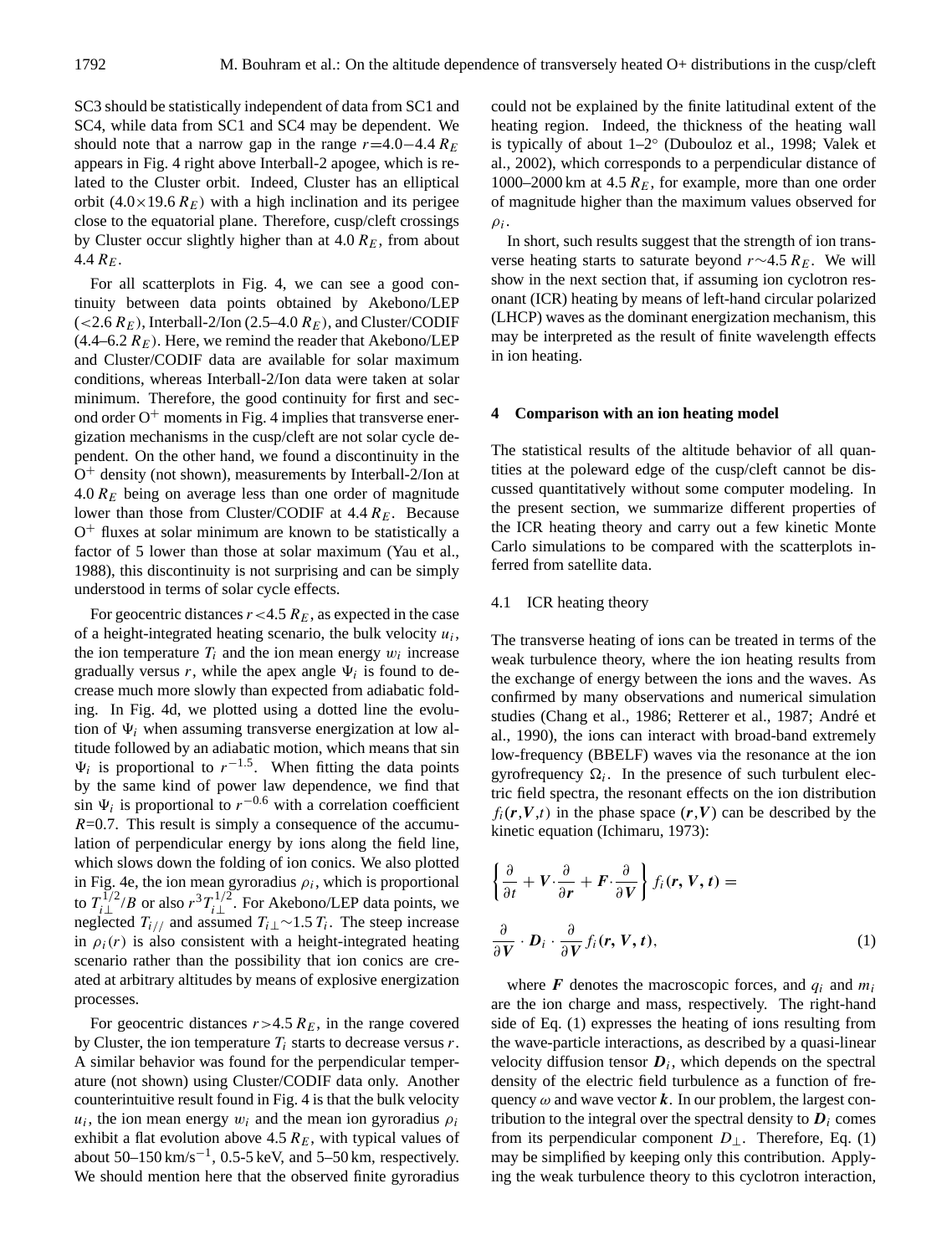

**Fig. 5.** Microscopic illustration of the gyrating motion of a single ion (black curve) across a wave field (red curves) transverse to the magnetic field (*B*) when (left) the ion gyroradius  $\rho_i$  is of the order of the perpendicular wavelength  $\lambda_{\perp 0}$  of the structures, and (right) in the case of large perpendicular scale structures ( $\rho_i$  < <  $\lambda_{\perp 0}$ ).

**Table 1.** List and values of parameters of Monte Carlo simulations computed for the present study.

| Run Id.                     | Residence time $t_D$ | Heating rate at $r=r_0$ Spectral index $\alpha$ |     | Perpendicular wavelength $\lambda_{\perp 0}$ |
|-----------------------------|----------------------|-------------------------------------------------|-----|----------------------------------------------|
|                             | 500 s                | $0.3 \,\mathrm{eV\,s}^{-1}$                     | 1.1 | $+\infty$                                    |
| $\mathcal{D}_{\mathcal{L}}$ | 500 s                | $0.3 \,\mathrm{eV\,s}^{-1}$                     | 1.1 | $100 \mathrm{km}$                            |
| 3                           | 500 s                | $0.3 \,\mathrm{eV\,s^{-1}}$                     | 1.1 | $50 \,\mathrm{km}$                           |
| 4                           | 500 s                | $0.3 \,\mathrm{eV\,s}^{-1}$                     | 1.1 | $10 \mathrm{km}$                             |
|                             | 500 s                | $1.0 \,\mathrm{eV\,s}^{-1}$                     | 0.6 | $50 \,\mathrm{km}$                           |
| 6                           | 500 s                | $0.1 \,\mathrm{eV\,s}^{-1}$                     | 1.7 | 50 km                                        |

we can infer from  $D_{\perp}$  a perpendiular ion heating rate which can be expressed as (Brambilla, 1996) :

$$
\dot{W}_{i\perp} = 2m_i D_{\perp} = \frac{\pi q_i^2}{2m_i} \int \frac{d\mathbf{k}}{(2\pi)^3} \sum_n \delta(\omega - n\Omega_i - k_{//} V_{//})
$$

$$
\times \left(1 - \frac{k_{//} V_{//}}{\omega}\right) \left[E_L J_{n-1} \left(\frac{k_{\perp} V_{\perp}}{\Omega_i}\right) + E_R J_{n+1} \left(\frac{k_{\perp} V_{\perp}}{\Omega_i}\right)\right]^2, (2)
$$

where  $k_{//}$  and  $k_{\perp}$  are the parallel and perpendicular components of the wave vector *k*.  $E_L$  and  $E_R$  denote the polarized left- and right-handed components of the oscillating electric field in the Fourier's space, respectively. It is important here to note that the expression for the previous quantities are weighted by modified Bessel functions  $J_{n\pm 1}$ , which emphasizes the lower  $n$  values, in particular the fundamental  $n=1$ .

A difficulty in applying Eq. (1) is that it depends on the details of the ion distribution and the wave spectrum, especially in space plasmas, where detailed information on the *k* spectrum is unavailable. Under these circumstances, to take into account first-order finite wavelength corrections, we may keep the fundamental term and neglect terms at the harmonics of the gyrofrequency. If assuming a monochromatic

wave at  $\omega = \Omega_i$  with a perpendicular wave number  $k_{\perp 0}$ , and the Doppler shift being usually small (e.g.  $k_{//}V_{//}<<\Omega_i$ ), we obtain the expression:

$$
\dot{W}_{i\perp} = \frac{q_i^2 S_L}{2m_i} J_0^2(k_{\perp 0} \rho_i),\tag{3}
$$

where  $S_L$  is the left-hand component of the electric field spectral density in  $V^2 m^{-2} Hz^{-1}$  at  $\omega = \Omega_i$ , and  $\rho_i = V_\perp / \Omega_i$ denotes the ion gyroradius. In Eq. (3), the term  $J_0$  tends to lower the heating rate, particularly after it matches its first zero for  $k_{\perp 0} \rho_i \sim 2.4$ . This means that ions cannot reach locally perpendicular velocities associated with a gyroradius  $\rho_i$ higher than the transverse spatial scale (perpendicular wavelength) of the waves  $\lambda_{\perp 0}$ =2 $\pi/k_{\perp 0}$ ; Brambilla (1996). The left-hand side of Fig. 5 illustrates this effect on the gyrating motion of a single particle in a microscopic view. Conversely, the right-hand side of Fig. 5 describes the interaction of a single particle with waves of perpendicular wavelength greater than the ion gyroradius. According to Eq. (3), in the infinite wavelength limit, e.g.  $k_{\perp 0} \rho_i \ll 1$ ,  $J_0 \sim 1$ , we obtain the expression derived by Chang et al. (1986) which does not depend on the ion velocity and therefore does not constrain the ion gyrating motion to the perpendicular scale size of the structures.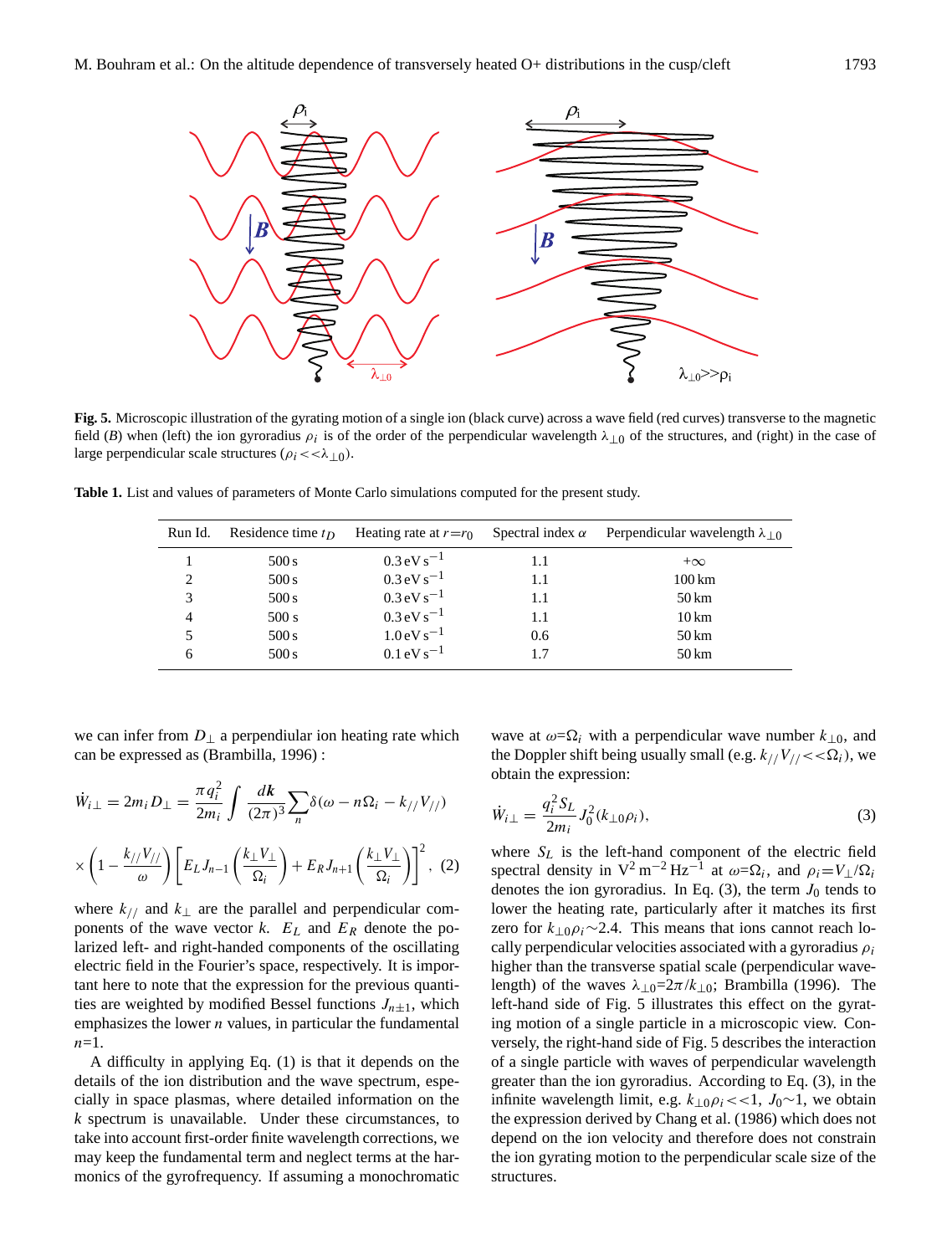

**Fig. 6.** Comparison along the poleward edge of the cusp/cleft between scatterplots of  $O^+$  quantities and those obtained from numerical simulations. From top to bottom, upward mean velocity in km s−<sup>1</sup> , temperature in eV, mean energy in eV, apex angle in ◦ , mean gyroradius in km, and velocity-averaged heating rate in eV s<sup>-1</sup>. Blue, green, red, and black curves correspond to different values of the perpendicular wavelength: 10 km, 50 km, 100 km, and infinity, respectively. All other simulation parameters are summarized in Table 1 (i.e. run 1 to run 4).

#### 4.2 Monte Carlo simulations

To reproduce the statistical results on the altitude behaviour of oxygen ion conics, two-dimensional (2-D) Monte Carlo simulations have been carried out. This was accomplished using the 2-D, steady-state, trajectory-based code developed by Bouhram et al. (2003a). The code geometry is the same as in the sketch of Fig. 1. We model the transport patterns of non-thermal  $O^+$  flows, associated with transverse heating by means of wave-particle interactions (by ion cyclotron resonance) and in combination with the poleward motion due to the magnetospheric convection. The effect of the convection drift is parametrized by a finite residence time  $t_D$ of ions when being energized. Since all computer particles are launched at the equatorward (or upstream) edge of the heating region, the parameter  $t_D$  also corresponds to the time needed to cross the heating region. According to earlier studies (Bouhram et al., 2003a), only the ion density and quantities weighted by the density, such as the particle flux or the energy density flux, are affected by residence time effects but not moments of 1st and 2nd order.

In this study, reproducing the altitude behaviour of ion distributions is a matter of choosing the ion energization altitude profile. According to earlier studies (Chang et al., 1986; André et al., 1990; Bouhram et al., 2003a, b) and to incorporate finite wavelength effects (see Sect. 4.1), we use for the ion heating rate at a geocentric distance  $r$  the expression as follow:

$$
\dot{W}_{i\perp}(r,\,\rho_i) = \dot{W}_{i\perp}(r_0) \times \left(\frac{r}{r_o}\right)^{3a} J_0^2 \left(2\pi \frac{\rho_i}{\lambda_{\perp o}}\right),\tag{4}
$$

where  $\lambda_{\perp 0}$ =2 $\pi/k_{\perp 0}$  denotes the perpendicular wavelength of the wave turbulence, and  $\alpha$  the spectral index associated with the LHCP component in the BBELF spectrum. In the model, the perpendicular energization of a computer particle is modeled as a series of random perpendicular velocity kicks according to Eq.  $(4)$ . For a position *r* in the heating region, we can also infer a velocity averaged heating rate  $\langle \dot{W}_{1\perp} \rangle$  (r), as defined by:

$$
\langle \dot{W}_{i\perp} \rangle \left( \mathbf{r} \right) = (1/n_i \left( \mathbf{r} \right)) \int \int \int \dot{W}_{i\perp} \left( \mathbf{r}, \rho_i \right) f_i \left( \mathbf{r}, V \right) d^3 V, \tag{5}
$$

where  $f_i(r, V)$  and  $n_i$  are the steady-state distribution function and local density, respectively.

Table 1 summarizes the simulation parameters and their values for different runs. The lower and upper boundaries of our simulation system in r are about 1.3  $R_E$  and 7.0  $R_E$ , respectively. For each run, about  $2 \times 10^5$  computer particles are launched along the equatorward heating boundary with a density profile proportional to  $r^{-3}$  to satisfy the flux conservation of ion densities.

Figure 6 shows a comparison between simulated profiles along the downstream heating boundary and the scatterplots of all ion quantities inferred from Akebono/LEP, Interball-2/Ion and Cluster/CODIF by considering different values of the perpendicular wavelength  $\lambda_{\perp 0}$ . Below 3–4  $R_E$ , the ion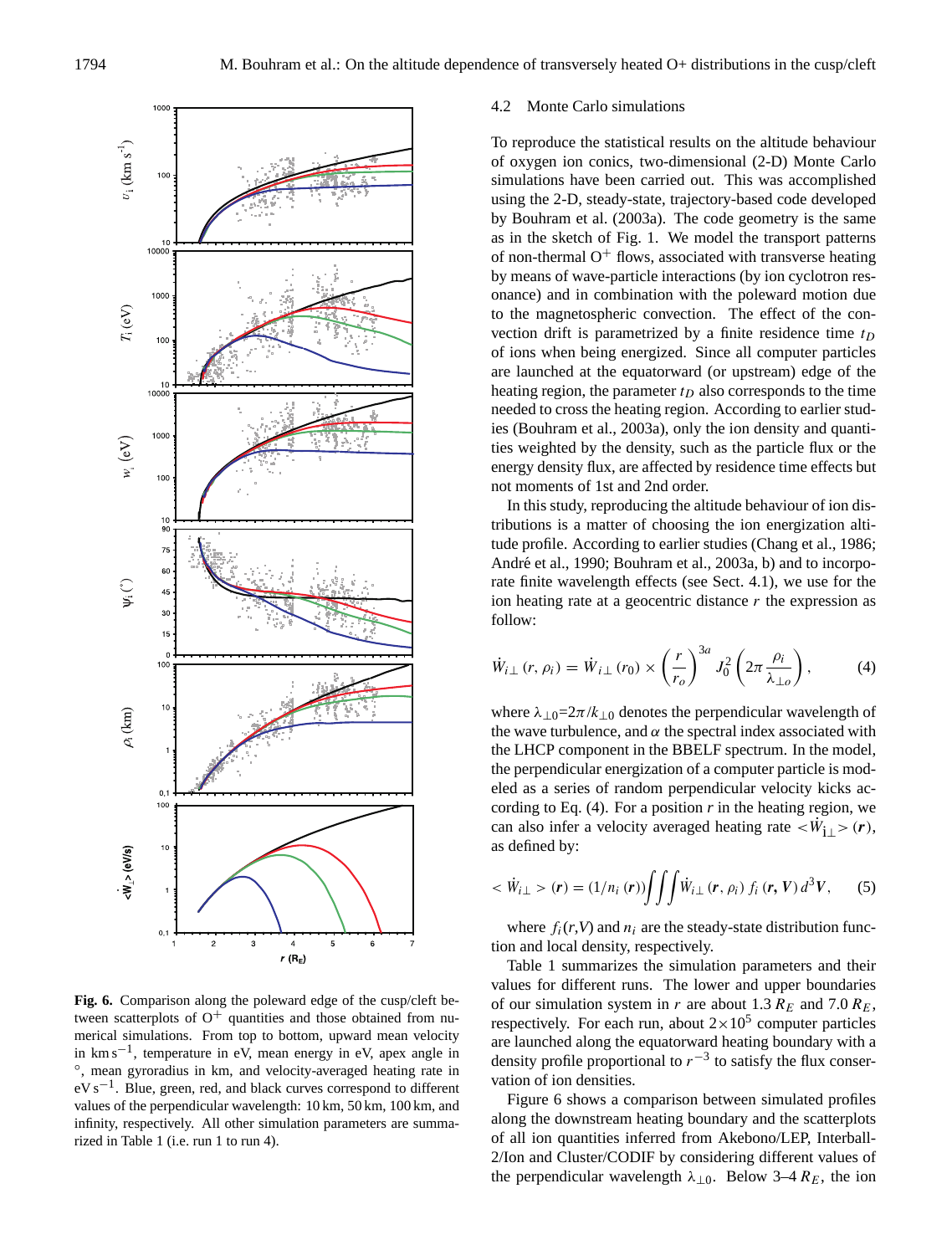gyroradius is small enough so that finite wavelength effects are negligible in Eq. (4), and therefore all the models exhibit the same profile for any  $O^+$  moment. For a fixed wavelength  $\lambda_{\perp 0}$  the transition region where finite wavelength effects start to be nonnegligible corresponds basically to the altitude range where the velocity-averaged heating rate  $\langle \dot{W}_{i\perp} \rangle$  (*r*) does not increase anymore (last panel). Depending on  $\lambda_{\perp 0}$ , this transition region ranges between 3 and  $4 R<sub>E</sub>$  in geocentric distance. Above 4.0  $R_E$ , we see that the altitude profile model with  $\lambda_{\perp 0}$ =50–100 km reproduces quite well the behavior of all scatterplots versus r. In particular, the  $O^+$  temperature exhibits a flat peak at 4.1  $R_E$  and the mean gyroradius does not exceed 30 km. Conversely, the other models for infinite or smaller  $\left( \langle 50 \text{ km} \rangle \right)$  wavelengths have severe problems in reproducing some of the features in the scatterplots (see, for example, the gyroradius and temperature profiles).

We also investigated the influence of the power law index  $\alpha$  on the results for a fixed perpendicular wavelength. Figure 7 shows a comparison between simulated profiles along the downstream heating boundary and the scatterplots of all ion quantities inferred from Akebono/LEP, Interball-2/Ion and Cluster/CODIF for  $\lambda_{10}$ =50 km and by considering different heating rate profiles (see Table 1). The values for  $\alpha$  were chosen according to earlier statistical studies to fit observations below  $4 R_E$ , e.g.  $\alpha = 1.1 \pm 0.6$  (Bouhram et al., 2003b). We can see that once again, the behavior of all scatterplots is reasonably well reproduced. In particular, the temperature is found to exhibit a peak ranging from 3.8 to 4.2  $R_E$ , and a similar result is found for the peak of  $\langle \dot{W}_{1\perp} \rangle$  (r). This means that this position depends weakly on the heating rate profile at low altitude.

## **5 Discussion**

The present statistical study, which combines oxygen ion data from Akebono, Interball-2 and three Cluster satellites, allows, for the first time, one to follow the global development of non-thermal  $O^+$  outflow over a broad range of geocentric distances r up to  $6.5 R<sub>E</sub>$ , and therefore to infer empirical relationships as a function of altitude.

In this study, we have confirmed previous results, such as the fact that transverse ion heating in the cusp/cleft is height-integrated at radial distances below  $4 R<sub>E</sub>$ . In particular, intercomparison between Akebono data below  $2.6 R_E$ and Interball-2 data between 2.5  $R_E$  and 4  $R_E$  exhibits a remarkable continuity as a function of altitude. Since these data were taken at different phases of the solar cycle, such results imply that transverse energization mechanisms are not solar cycle dependent. This means that the source of free energy comes from the magnetosphere or solar wind, while the ionosphere acts as a provider of  $O^+$  ions to follow the continuity of the flow. For the first time, a statistical analysis above  $r=3 R_E$  put forward evidence that the cusp/cleft may act as a source of  $O^+$  ions at energies of a few keV, for example, comparable to those of trapped particles, which can



**Fig. 7.** Comparison along the poleward edge of the cusp/cleft between scatterplots of  $O^+$  quantities and those obtained from numerical simulations for a perpendicular wavelength of 50 km and different heating profiles. The green, blue, and red curves are associated with runs 3,5, and 6, respectively (see Table 1). The  $O^+$ quantities are the same as those of Fig. 6.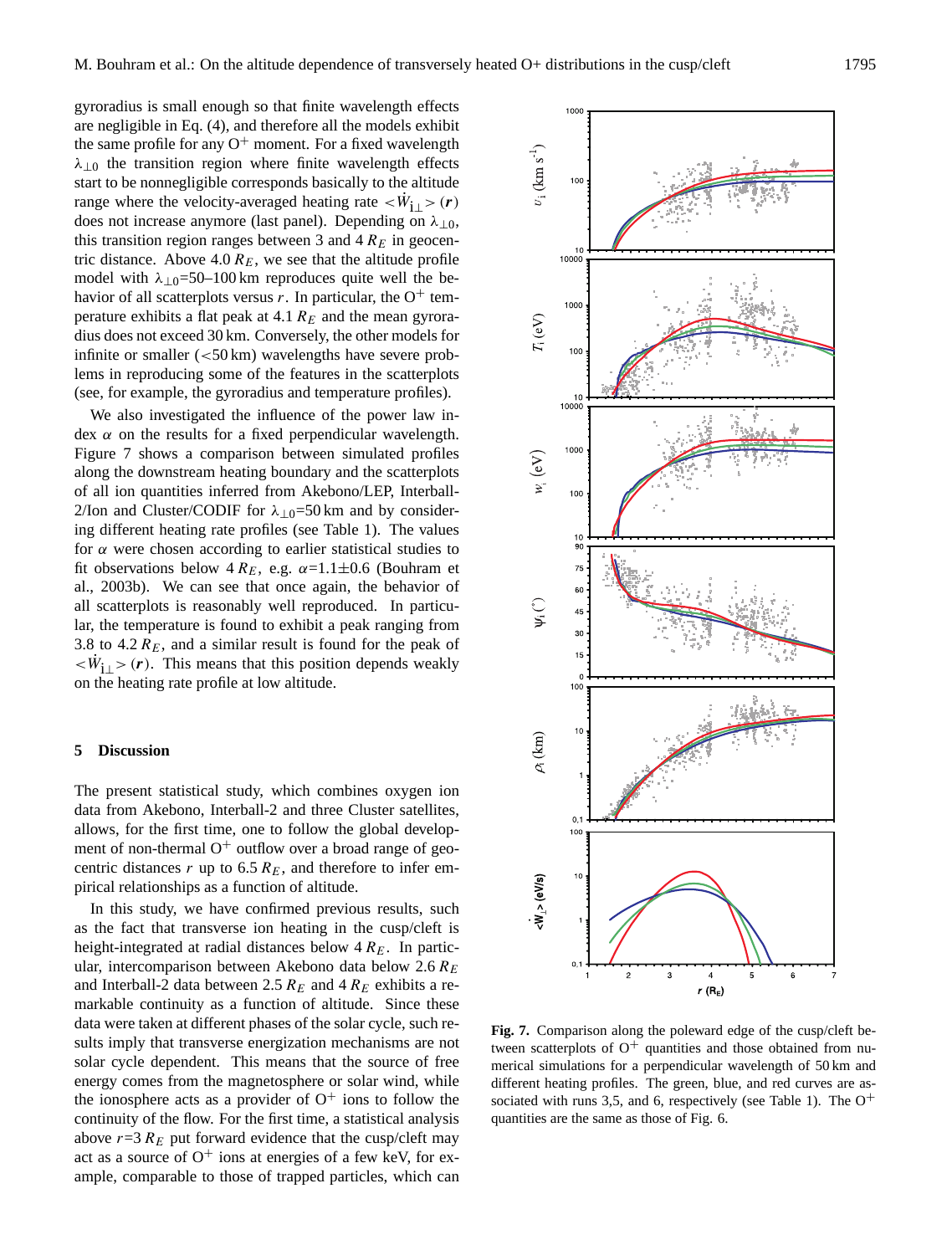reach large distances in the magnetotail, as recently reported from observations by Geotail (Seki et al., 1998, 2002).

At radial distances  $r > 4.5 R_E$ , the survey using Cluster data indicated a decrease in  $O^+$  temperature, while  $O^+$  gyroradii do not exceed a few tens of kilometers, which means that a saturation of transverse heating processes occurs. The results of two-dimensional Monte Carlo kinetic simulations point out that limited  $O^+$  gyroradii may be interpreted as the consequence of finite-wavelength effects of about a few tens of kilometers in the heating of ions. This has been accomplished by adopting an altitude heating rate profile accordingly. Since direct information on the  $(\omega, k)$  spectrum is not available, another alternative explanation for the drop in the strength of ion heating above  $r > 4.5 R<sub>E</sub>$  may be a lack of wave power in the LHCP mode at gyrofrequencies below 0.6 Hz that leads to a similar altitude heating rate profile. Low-frequency electromagnetic waves exhibiting a broad-band or power law spectrum have been observed in the high-altitude cusp by Polar (Le et al., 2001) and Cluster (Opgenoorth et al., 2001, Cornilleau-Wehrlin et al., 2003) satellites. However, no statistical study on the altitude dependence in this range has been done yet. Therefore, we cannot completely rule out this latter possibility. For further investigation, detailed information on the  $(\omega, k)$  spectrum and its altitude dependence need to be used as discussed below.

Although the energization of  $O^+$  ions in the cusp/cleft is known to be associated with electric field fluctuations in a low-frequency domain (<10 Hz), the origin of the waves is still under investigation, for example, whether they are locally generated or propagate down from the magnetospheric boundary region. However, since transverse ion heating occurs in a broad altitude range and is found to be partly controlled by the  $B_y$  and southward  $B_z$  GSM components of the IMF, many authors suggested that the waves responsible of ion heating can be generated higher up in the dayside reconnection region (Peterson et al., 1993; Miyake et al., 2000, Bouhram et al., 2003b). A recent statistical study of electric field fluctuations below 4.0 Hz with Akebono data ( $r < 2.6$   $R_E$ ) by Miyake et al. (2003) suggests that the turbulence may be more likely interpreted in terms of Alfvén waves centered in the cusp/cleft region and propagating down to lower altitudes, but should also be possibly attributed to more than one single mechanism (e.g. quasisteady reconnection). On the other hand, recent observations with the Polar satellite (Le et al., 2001) showed that electromagnetic waves with a peak around the  $H^+$  gyrofrequencies (0.2–4.0 Hz) are a permanent feature in the high-altitude cusp (6–9  $R_E$ ). Their statistical survey indicates that these waves are found in both equatorward and poleward edges of the cusp and in the cusp itself, with highly variable properties, but with a downward Poynting flux into the ionosphere, and are likely to be generated by precipitating magnetosheath plasma. Since these waves have frequencies equal to  $O^+$  gyrofrequencies in a range  $r \sim 2.5$ –6.5  $R_E$  and a Poynting flux pointing downward, they may be able to induce transverse energization at lower-altitude. However, since the previous studies do not contain information on the  $(\omega, k)$  spectrum, the true nature of the waves remains an open issue that needs to be clarified.

Recently, using magnetic field wave measurements aboard the four Cluster satellites in a short separation configuration (∼100 km), Sahraoui et al. (2003) used the k-filtering technique developped by Pincon and Lefeuvre (1992) to infer the  $(\omega, k)$  spectrum of the magnetic turbulence in the magnetosheath for wavelengths higher than the separation distance and frequencies ranging from 0.3 to 3.0 Hz. To check our interpretation, such techniques may be applied, to a few cases in the high-altitude cusp region (8.0–10.0  $R_E$ ) to analyze the properties of this electromagnetic turbulence and possibly to study its propagation along the cusp field lines and its ability to interact with heavy ions of ionospheric origin.

*Acknowledgements.* The work at MPE (Max-Planck-Institut für Extraterrestrische Physik) in Garching is supported by DLR (Deutsches Zentrum für Luft und Raumfahrt) under contract 50 OC 0102. The Interball project was accomplished in the frame of contract N025-7535/94 with the Russian Space Agency (RSA). W. Miyake thanks all the members of Akebono project team, especially K. Tsuruda, H. Oya, and T. Mukai, for their extensive support.

Topical Editor T. Pulkkinen thanks a referee for his help in evaluating this paper.

## **References**

- André, M., Matson, L., Koskinen, H., and Erlandson, R.: Local transverse ion energization in and near the polar cusp, Geophy. Res. Lett., 15, 107–110, 1988.
- André, M., Crew, G. B., Peterson, W. K., Persoon, A. M., Pollock, C. J., and Engebretson, M. J.: Ion heating by broadband lowfrequency waves in the cusp/cleft, J. Geophy. Res., 95, 20 809– 20 823, 1990.
- André, M. and Yau, A. W.: Theories and observations of ion energization and outflow in the high latitude magnetosphere, Space Sci. Rev., 80, 27–48, 1997.
- Bouhram, M.: Etude des échappements d'ions du côté jour des zones aurorales, PHD thesis, Univ. Pierre and Marie Curie, Paris, France, 2002.
- Bouhram, M., Malingre, M., Jasperse, J. R., and Dubouloz, N.: Modeling transverse heating and outflow of ionospheric ions from the dayside cusp/cleft: 1 A parametric study, Ann. Geophys., 21, 1753–1771, 2003a.
- Bouhram, M., Malingre, M., Jasperse, J. R., Dubouloz, N., and Sauvaud, J.-A.: Modeling transverse heating and outflow of ionospheric ions from the dayside cusp/cleft: 2 Applications, Ann. Geophys., 21, 1773–1791, 2003b.
- Brambilla, M.: Kinetic theory of plasma waves, Oxford Science Pub., 1996.
- Chang, T., Crew, G. B., Hershkowitz, N., Jasperse, J. R., Retterer, J. M., and Winningham, J. D.: Transverse acceleration of oxygen ions by electromagnetic ion cyclotron resonance with broadband left-hand-polarized waves, Geophys. Res. Lett., 13, 636– 639, 1986.
- Cornilleau-Wehrlin, N., Chanteur, G., Perraut, S., Rezeau, L., et al.: First results obtained by the Cluster STAFF experiment, Ann. Geophys., 21, 437–456, 2003.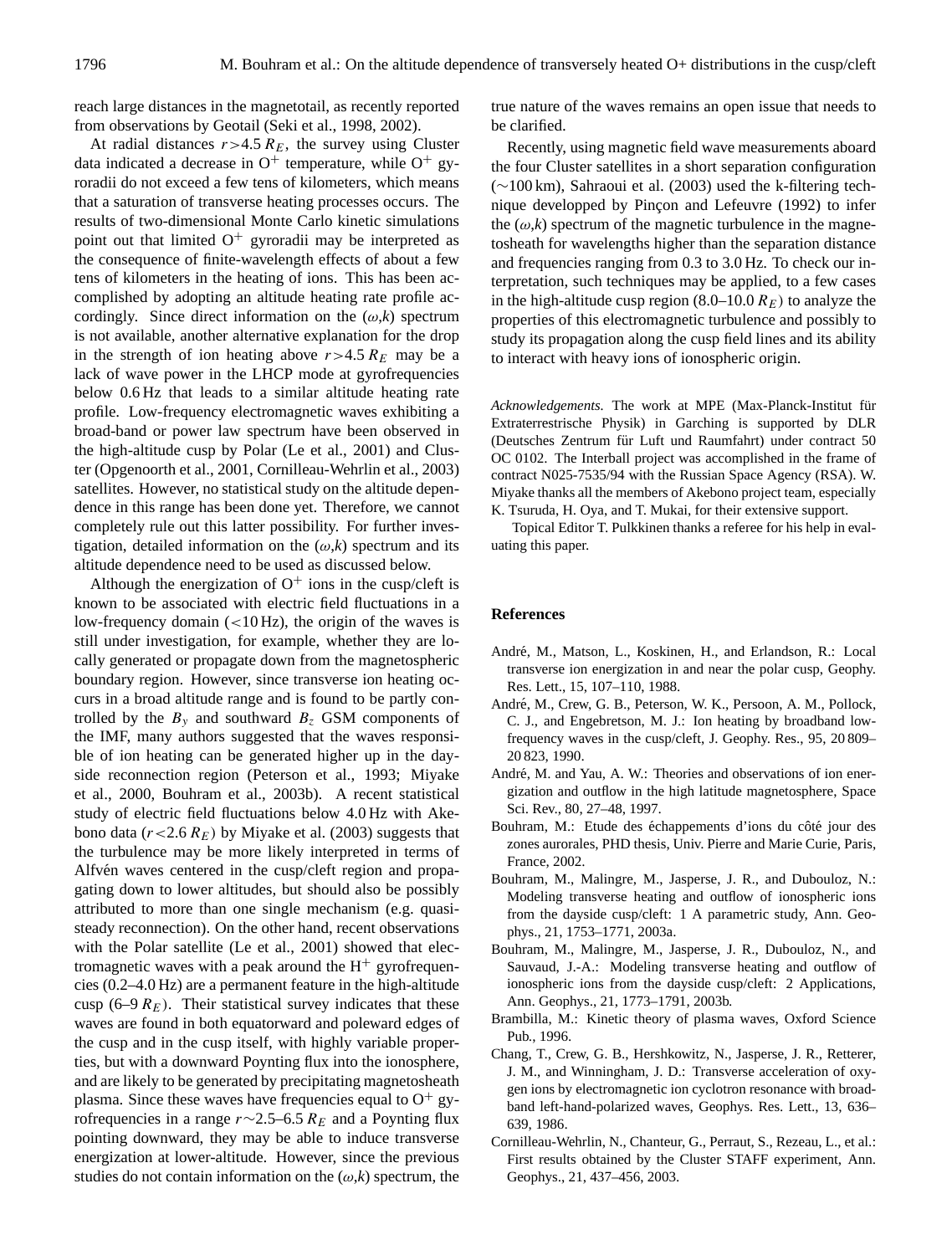- Crew, G. B., Chang, T., Retterer, J. M., Peterson, W. K., Gurnett, D. A., and Huff, R. L.: Ion cyclotron resonance heated conics: theory and observations, J. Geophys. Res., 95, 3959–3985, 1990.
- Dubouloz, N., Delcourt, D., Malingre, M., Berthelier, J.-J., and Chugunin, D.: Remote analysis of cleft ion acceleration using thermal plasma measurements from Interball Auroral Probe, Geophys. Res. Lett., 25, 2925–2928, 1998.
- Hamrin, M., Norqvist, P., Hellström, T., André, M., and Ericksson, A. I.: A statistical study of ion energization at 1700 km in the auroral region, Ann. Geophys., 20, 1943–1958, 2002.
- Hirahara, M., Mukai, T., Terasawa, T., Machida, S., Saito, Y., Yamamoto, Y., and Kokobun, S.: Cold dense ion flows with multiple components observed in the distance tail lobe by Geotail, J. Geophys. Res., 101, 7769–7784, 1996.
- Horwitz, J. L.: Velocity filter mechanism for ion bowl distributions (bimodal conics), J. Geophys. Res., 91, 4513–4523, 1986.
- Ichimaru, S.: Basic principles of plasma physics: A statistical approach, edited by Benjamin, W. A., Reading, Mass., 1973.
- Kintner, P.: Observations of a velocity shear driven plasma turbulence, J. Geophys. Res., 81, 5114–5122, 1976.
- Kintner, P., Bonnell, J., Arnoldy, R., Lynch, K., Pollock, C., and Moore, T.: SCIFER – Transverse ion acceleration and plasma waves, Geophys. Res. Lett., 23, 1873–1876, 1996.
- Klumpar, D. M., Peterson, W. K., and Shelley, E. G.: Direct evidence for two-stage (bimodal) acceleration of ionospheric ions, J. Geophys. Res., 89, 10 779–10 787, 1984.
- Knudsen, D. J., Whalen, B. A., Abe, T., and Yau, A.: Temporal evolution and spatial dispersion of ion conics: evidence of a polar cusp heating wall, in Solar System Plasmas in Space and Time, Geophys. Monogr. Ser., vol. 84, edited by Burch, J. L. and Waite Jr., J. H., pp 163–169, AGU, Washington D.C., 1994.
- Le, G., Blanco-Cano, X., Russell, C. T., Zhou, X.-W., Mozer, F., Trattner, K. J., Fuselier, S. A., and Anderson, B. J.: Electromagnetic ion cyclotron waves in the high-altitude cusp: Polar observations, J. Geophys. Res., 106, 19 067–19 079, 2001.
- Lockwood, M., Waite Jr., J. H., Moore, T. E., Johnson, J. F. E., and Chappell, C. R.: A new source of suprathermal  $O^+$  ions near the dayside polar cap boundary, J. Geophys. Res., 90, 4099–4116, 1985a.
- Lockwood, M., Chandler, M. O., Horwitz, J. L., Waite Jr., J. H., Moore, T. E., and Chappell, C. R.: The cleft ion fountain, J. Geophys. Res., 90, 9736–9748, 1985b.
- Lund, E. J., Moebius, E., Carlson, C. W., Ergun, R. E., Kistler, L. M., Klecker, B., Klumpar, D. M., McFadden, J. P., Popecki, M. A., Strangeway, R. J., and Tung, Y. K.: Transverse ion acceleration mechanism in the aurora at solar minimum: occurrence distributions, J. Atmos. Terr. Phys., 62, 467–475, 2000.
- Miyake, W., Mukai, T., and Kaya, N.: On the evolution of ion conics along the field line from EXOS-D observations, J. Geophys. Res., 98, 11 127–11 134, 1993.
- Miyake, W., Mukai, T., and Kaya, N.: On the origins of upward shift of elevated (bi-modal) ion conics in velocity space, J. Geophys. Res., 101, 26 961–26 970, 1996.
- Miyake, W., Mukai, T., and Kaya, N.: Interplanetary magnetic field control of dayside ion conics, J. Geophys. Res., 105, 23 339– 23 344, 2000.
- Miyake, W., Matsuoka, A., and Hirano, Y.: A statistical survey of low-frequency electric field fluctuations around the dayside cusp/cleft region, J. Geophys. Res., 108, (A1), doi:10.1029/2002JA009265, 2003.
- Moore, T. E., Lundin, R., Alcayde, D., André, M., Ganguli, S. B., Temerin, M., and Yau, A.: Source processes in the high-altitude

ionosphere, Space Sci. Rev., 88, 7–84, 1999.

- Mukai, T., Kaya, N., Sagawa, E., Hirahara, M., Miyake, W., Obara, T., Miyaoka, T., Machida, S., Yamagishi, H., Ejiri, M., Matsumoto, H., and Itoh, T.: Low energy charged particle observations in the "auroral" magnetosphere: First results from Akebono (Exos-D) satellite, J. Geomag. Geoelectr., 42, 479–496, 1990.
- Norqvist, P., André, M., Eliasson, L., Eriksson, A. I., Blomberg, L., Lühr, H., and Clemmons, J. H.: Ion cyclotron heating in the dayside magnetosphere, J. Geophys. Res., 101, 13 179–13 194, 1996.
- ∅ieroset, M., Yamauchi, M., Liszka, L., and Christon, S. P.: Energetic ion outflow from the dayside ionosphere and its relationship to the interplanetary magnetic field and substorm activity, J. Atmos. Terr. Phys., 62, 485–493, 2000.
- Opgenoorth, M., Lockwood, M., Alcayde, D., Donovan, E., et al.: ´ Coordinated ground-based, low-altitude satellite and Cluster observations on global and local scales during a transient post-noon sector excursion of the magnetospheric cusp, Ann. Geophys., 19, 1367–1398, 2001.
- Paschmann, G., Treumann, R. A., and Haaland, S.: Auroral plasma physics, Space Sci. Rev., 103, 140–180, 2002.
- Peterson, W. K., Collin, H. L., Doherty, M. F., and Bjorklund, C. M.: O+ and He+ restricted and extended (bi-modal) ion conic distributions, Geophys. Res. Lett., 19, 1439–1442, 1992.
- Peterson, W. K., Abe, T., André, M., Engebretson, M. J., Fukunishi, H., Hayakawa, H., Matsuoka, A., Mukai, T., Persoon, A. M., Retterer, J. M., Robinson, R. M., Sugiura, M., Tsuruda, K., Wallis, D. D., and Yau, A. W.: Observations of a transverse magnetic field perturbation at two altitudes on the equatoward edge of the magnetospheric cusp, J. Geophys. Res., 98, 21 463–21 470, 1993.
- Pinçon, J.-L. and Lefeuvre, F.: Local characterization of homogeneous turbulence in a space plasma from simultaneous measurements of field components at several points in space, J. Geophys. Res., 96, 1789–1802, 1992.
- Reme, H., Aoustin, C., Bosqued, J.-M., Dandouras, I., et al.: First ` multispacecraft ion measurements in and near the Earth's magnetosphere with the identical Cluster ion spectrometry (CIS) experiment, Ann. Geophys., 19, 1303–1354, 2001.
- Retterer, J. M., Chang, T., Crew, G. B., Jasperse, J. R., and Winningham, J. D.: Monte Carlo modeling of ionospheric oxygen acceleration by cyclotron resonance with broad-band electromagnetic turbulence, Phys. Rev. Lett., 59, 148–151, 1987.
- Sahraoui, F., Pinçon, J.-L., Belmont, G., Rezeau, L., Cornilleau-Wehrlin, N., Robert, P., Mellul, L., Bosqued, J.-L., Balogh, A., Canu, P., and Chanteur, G.: ULF wave identification in the magnetosheath: The k-filtering technique applied to Cluster II data, J. Geophys. Res., 108, (A9), doi:10.1029/2001JA009200, 2003.
- Sauvaud, J.-A., Barthe, H., Aoustin, C., Thocaven, J.-J., Rouzaud, J., Penou, E., Popescu, D., Kovrazhkin, R. A., and Afanasiev, K. G.: The ion experiment onboard the Interball-Aurora satellite; initial results on velocity-dispersed structures in the cleft and inside the auroral oval, Ann. Geophys., 16, 1056–1069, 1998.
- Seki, K., Hirahara, T., Teresawa, T., Mukai, T., Saito, Y., Machida, S., Yamamoto, T., and Kokobun, T.: Statistical properties and possible supply mechanisms of tailward cold  $O<sup>+</sup>$  beams in the lobe/mantle regions, J. Geophys. Res., 103, 4447–4490, 1998.
- Seki, K., Elphic, R. C., Thomsen, M. F., Bonnell, J., McFadden, J. M., Lund, E. J., Hirahara, T., Teresawa, T., and Mukai, T.: A new perspective on plasma supply mechanims to the magnetotail from a statistical comparison of dayside mirroring  $O^+$  at low altitudes with lobe/mantle beams, J. Geophys. Res., 107, (A4),